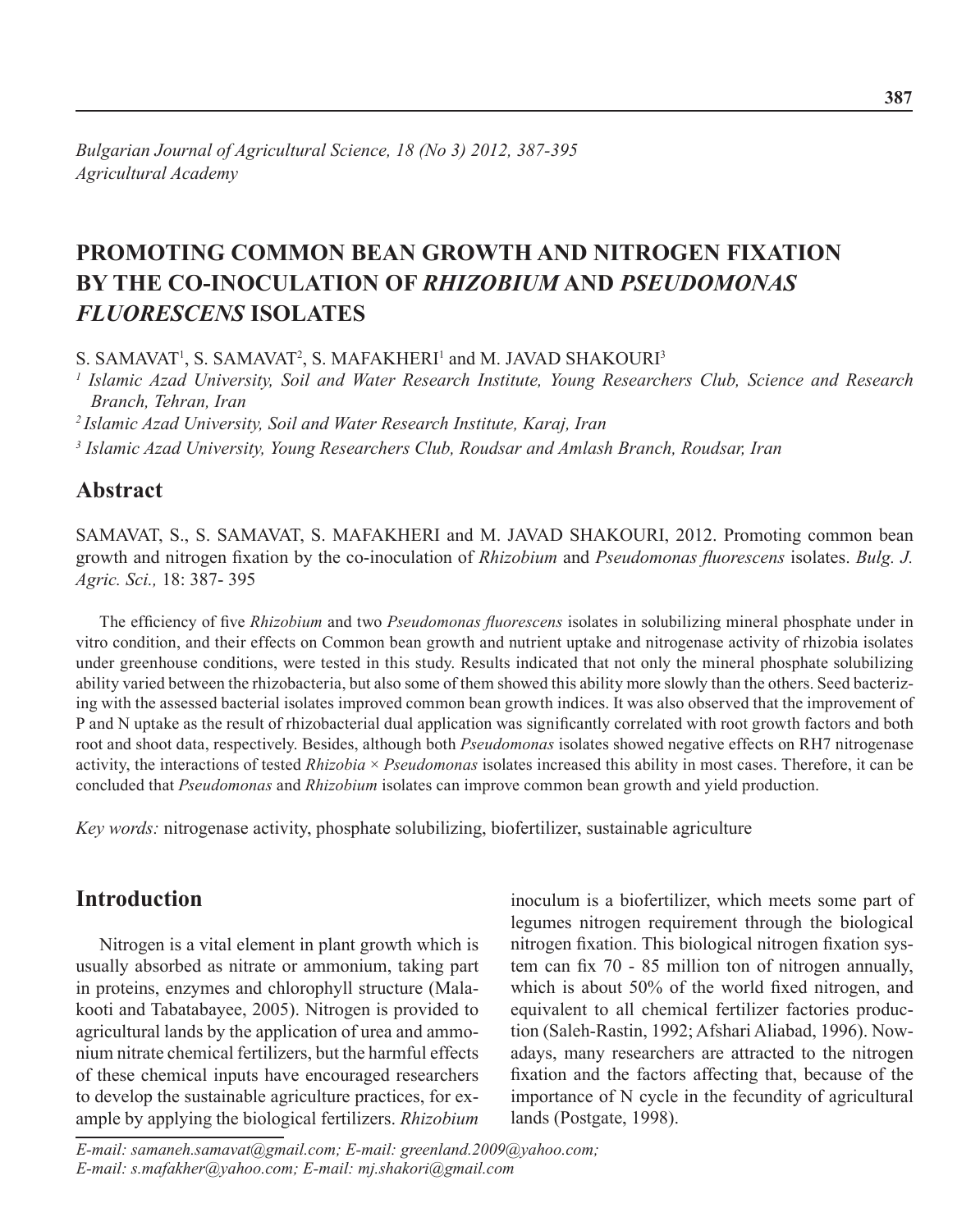Phosphorus is also a highly required nutrient for plant growth, and is the most limiting factor following nitrogen. Phosphorus has an important role in the energy transfer, photosynthesis, changing sugar to starch and caring genetic traits (Kim et al., 1989). The mobility of P in soil is too low and cannot be quickly absorbed by plants. Moreover, a large part of P in chemical fertilizers changes to insoluble form after applied in soil, becoming unavailable to plants. Researches showed that the mentioned problem could be overcome by the application of phosphate solubilizing microorganisms as a biological fertilizer (Richardson, 2001). The bacteria from *Pseudomonas*, *Rhizobium* and *Bacillus* are the most important examples of phosphate solubilizing microorganisms (Rodriguez and Fraga, 1999; Sridevi and Mallaiah, 2007).

Although many experiments have studied the effects of the mentioned microorganisms on plant nutrition and N and P availability, but considerably lower attention has been paid to their interactions in the rhizosphere. These interactions are of a high importance as they stimulate or inhibit the activity of each microorganism. Studies conducted by Dashti et al. (1998) represented that soybean nodulation and nitrogen fixation by the nitrogen-fixing bacteria were increased at the presence of plant growth promoting rhizobacteria (PGPR). Parmar and Dadarwal (1999) reported that coinoculation of *Pseudomonas* and *Bacillus* isolates along with *Rhizobium* strains enhanced nodules weight, root length, shoot biomass and the total nitrogen content in pea plants. In another research, Tilak et al. (2006) concluded that growth, nodulation and enzymes activity were significantly increased in plants co-inoculated with *Pseudomonas putida*, *P. fluorescens* and *Bacillus cereus*, compared with those inoculated only with *Rhizobium*. The results also indicated that the number

of nodules occupied by *Rhizobium* was higher at the presence of *P. putida* (85% vs. 50%). Perveen et al. (2002) also represented that co-application of *Rhizobium* isolates and phosphate solubilizing microorganisms in soils with low available phosphorus improved yield production. Finally, Remans et al. (2007) reported an increased ability of *Rhizobium* isolates nodulation on bean plants as the result of phosphate solubilizing PGPR co-application.

The mentioned bacteria improve the efficiency of *Rhizobium* isolates in nodulation and nitrogen fixation; the effect depends on the applied strains, so this experiment was conducted to (1) study the mineral phosphate solubilizing ability of Iranian strains of *Rhizobium* and *P. fluorescens*, (2) evaluate the effect of their interaction on nitrogenase activity and (3) assess the effect of all bacteria isolates individually, on the improvement of common bean growth factors, in order to find the two most compatible isolates for application in sustainable agricultural production systems.

### **Materials and Methods**

Two laboratory and greenhouse experiments were conducted in 2008 at the College of Agriculture and Natural Resources of Tehran university, Alborz province, Iran, to study the phosphate solubilizing ability of five *Rhizobium* isolates from *R. etli* (RH5) and *R. leguminosarum* bv. *phaseoli* (RH3, RH4, RH6, RH7) and also two *Pseudomonas fluorescens* isolates (UT-PF68 and UTPF109), and their effects on common bean (*Phaseolus vulgaris* L.) growth. The isolates were selected based on the results of a previous experiment conducted by the author (Samavat et al., 2008). Plant and geographic sources of the bacterial isolates are listed in Table 1.

**Table 1**

**Plant and geographic sources of the selected bacterial isolates**

| Bacterial isolate                | Geographic source | Plant source                       |
|----------------------------------|-------------------|------------------------------------|
| Rhizobium leguminosarum (RH3)    | Tehran, Iran      | Phaseolus vulgaris root nodules    |
| $R.$ leguminosarum (RH4)         | Tehran, Iran      | Phaseolus vulgaris root nodules    |
| $R.$ etli (RH5)                  | Zanjan, Iran      | Phaseolus vulgaris root nodules    |
| $R.$ leguminosarum (RH6)         | Tehran, Iran      | Phaseolus vulgaris root nodules    |
| $\vert R.$ leguminosarum (RH7)   | Tehran, Iran      | Phaseolus vulgaris root nodules    |
| Pseudomonas fluorescens (UTPF68) | Mazandaran, Iran  | Brassica napus rhizosphere         |
| $ P_{.}fluorescens$ (UTPF109)    | Semnan, Iran      | Rosmarinus officinalis rhizosphere |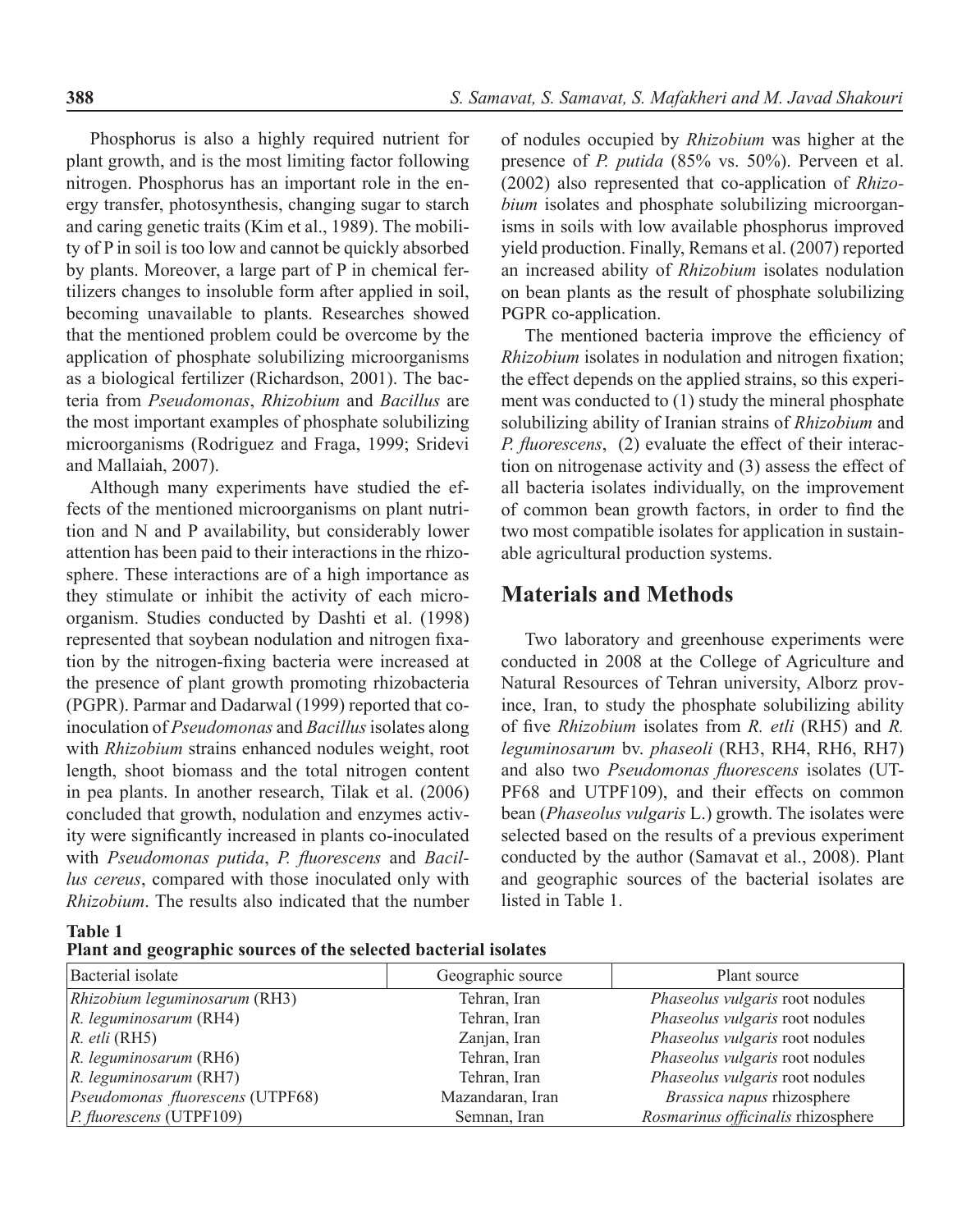The laboratory experiment was conducted in a completely randomized design with three replications to test the phosphate solubilizing ability of the selected microorganisms. To do this, the Sperber method (Sperber, 1958) was used and bacteria were cultured in a spotted manner on the Sperber medium (glucose: 10 g;  $MgSO_4$  7H<sub>2</sub>O: 0.25 g; yeast extract: 0.5 g; Ca<sub>3</sub> (PO<sub>4</sub>)<sub>2</sub>:  $2.5$  g; CaCl<sub>2</sub>: 0.1 g; agar: 15 g; distilled water: 1000 ml). Petri dishes were then placed in the dark incubator  $(26^{\circ}C)$  and the ratio of transparent halo diameter / bacterial colony diameter was measured once an every 48 h for 8 days. Means were compared using Duncan's Multiple Range test (*P*<0.01).

The greenhouse experiment was conducted in a completely randomized design with three replications to evaluate the selected microorganism's effects on common bean growth. The greenhouse studies were carried out using Goli cultivar of common bean, obtained from the Department of Agronomy and Plant Breeding, University of Tehran. Bean seeds were surface-sterilized by washing with 96% ethanol for 30 seconds and 2.5% sodium hypochlorite for 3 minutes, and then rinsed four times with sterile, distilled water. The seeds were put on water agar (WA) (Technical agar, 15 g/l) to germinate in dark condition at 26ºC in the incubator. After 48h, seedlings were treated with *P. fluorescens* (UT-PF68 or UTPF109) and rhizobia (RH3-RH7). Cell suspensions were cultured in King's B medium and Yeast extract Mannitol Broth (YMB) respectively, or the dual application of *Rhizobium* and *Pseudomonas* isolates by the method of Weller and Cook (1986) with some modifications. A loop of *P. fluorescens* (UTPF68 or UTPF109) or *Rhizobium* spp. (RH3-RH7) was grown for 48 h on King's B agar or Yeast extract Mannitol Agar (YMA), respectively in a petri dish, then scraped from the surface of the medium, and suspended in 1.0% methylcellulose to reach the equal population of the bacterial isolates. For co-inoculations, the *Pseudomonas* and *Rhizobium* suspensions were equally mixed together and added to seedlings. Then, the seedlings were put on an orbital shaker at 120 rpm for 1 to 3 h under a stream of filtered air. This method resulted in  $1-5\times10^8$  colony forming units (cfu) seed<sup>-1</sup> at planting. Control treatments consisted of non-treated seedlings, which were only coated with 1.0% methylcellulose. After that, three seedlings were transplanted into each

pot, containing 300 g sterile soil. The soil used here was passed through a 3mm sieve, air-dried and stored in plastic bags at 4ºC. Microbe-free soil was obtained by treating the soil with live steam (121ºC) for 30 min (Tarpero-Casas et al., 1990). Other soil properties are listed in Table 2.

The plants were grown in greenhouse under natural light supplemented with artificial light  $(80 \mu Ms-1m-2)$ ; 16-h day, 8-h night). The daytime temperature ranged from 22 to 27 $\rm{^{\circ}C}$ , and at night, the temperature was 19 $\rm{^{\circ}C}$ . All plants were harvested 40 days after planting. Plant growth measurements included root and shoot length/ dry weight, number of root nodules, leaves chlorophyll content, N and P absorption and the nitrogenase activity (acetylene reduction assay).

To measure leaves chlorophyll content at the three leaves stage, the chlorophyll meter (CCM-200 model by Opti-Sciences, USA) was used. Plant N and P absorption were also measured by Kjeldahl and Yellow methods (Tandon, 1998).

Nitrogenase activity can was accurately measured by acetylene reduction assay (ARA) according to Denison et al. (1983) with some modifications. Briefly, plants were harvested at flowering stage (40 days after planting) during the peak nitrogen fixation. Then, 1 g of the removed roots including rhizobial nodules was placed in 10 cc test tube and sealed with a lid tightly. Using a 2 cc syringe, 10% of the tube's air volume was sucked out and the same amount of  $C_2H_2$  was then injected into the sample tube. The root system was allowed to remain in the tube with  $C_2H_2$  for 15 min, after the whole gas content was withdrawn from the tube, and injected into a 10 cc vacutainer tube. From this 10 cc tube, 1 cc aliquot was later injected into the gas chromatography (14B Shimadzu, Japan) equipped with a flame ionization detector (FID), Propak-Q column, and CR4A processor. The carrier gas was  $N_2$ , Column temperature

**Table 2 Soil properties**

| Texture | mg/kg<br>$\sim$     | mg/kg<br>ΕÓ, | ag/kg<br>$\sim$ | mg/kg<br>ثم |    | $\%$<br>$\sim$<br>$\mathsf{z}$ | $\%$<br>$\sim$ | 둥      | ds/r |
|---------|---------------------|--------------|-----------------|-------------|----|--------------------------------|----------------|--------|------|
| Loam    | $\infty$<br>$\circ$ | $\epsilon$   | 180             | ⌒           | 12 | 0.05                           | ≌<br>○         | ∽<br>↽ |      |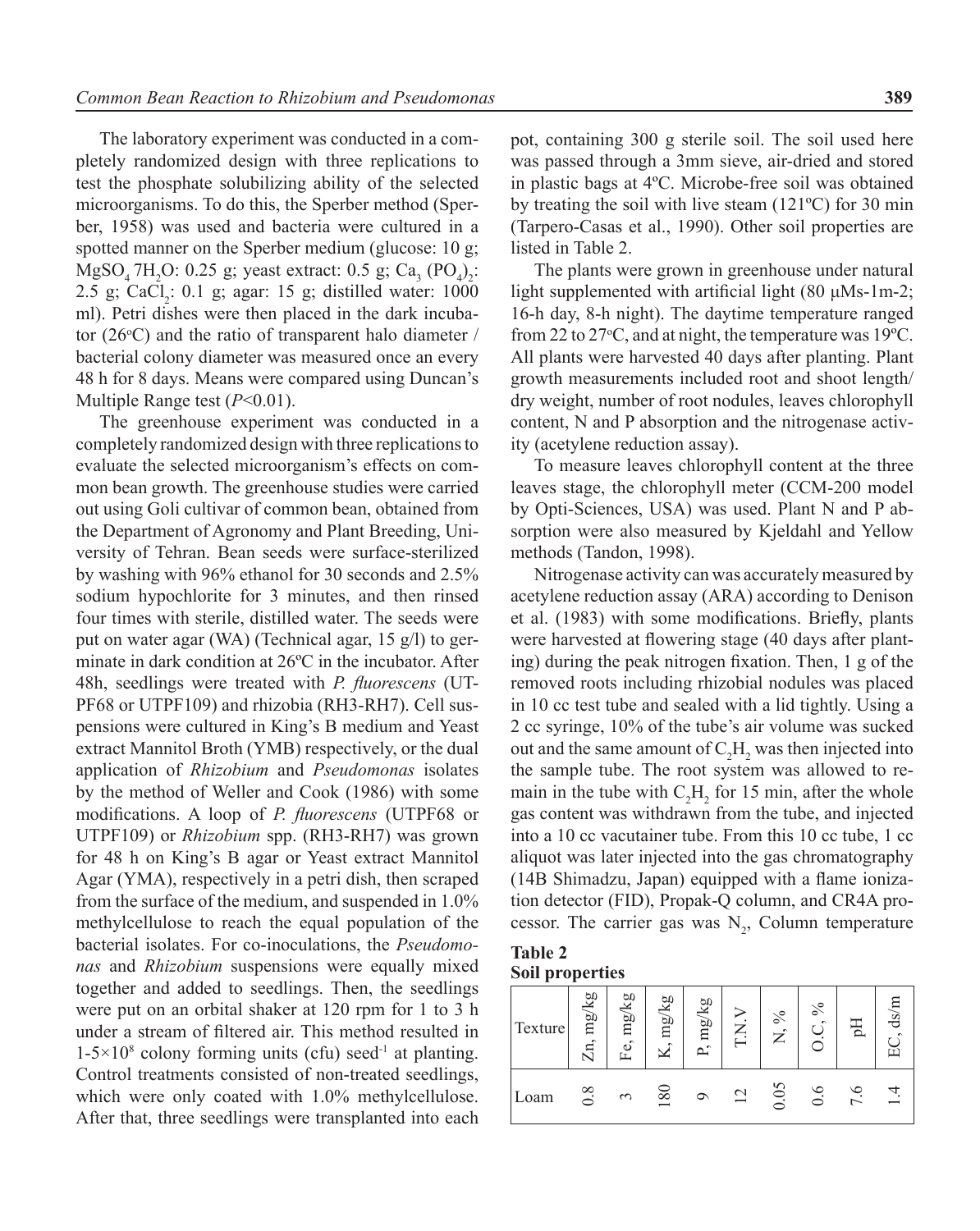100°C, injector temperature 110ºC and FID detector temperature 120ºC.

Finally, data were analyzed by MSTAT-C, and means were compared using the Least Significant Difference (LSD) at *P*<0.01 for the laboratory experiments and at *P*<0.05 for the greenhouse experiments. Correlation coefficients were determined by SPSS. All traits containing a zero value were subjected to  $\sqrt{x}+0.5$ .

#### **Results**

**Mineral phosphate solubilizing ability of the isolates.** Results indicated that all *Rhizobium* and *Pseudomonas* isolates were able of solubilizing mineral phosphate and showed this ability after 48 h except for RH5, which showed the ability after 6 days. After 8 days of growth in the Sperber culture medium, RH6 (2.33) and RH5 (1.55) were the best and the worst *Rhizobium* isolates respectively; UTPF68 (2.26) was also better than UTPF109 (2.06) (Figure 1).

**The effect of co-inoculation on common bean growth factors.** Studying the growth factors such as plant height, root length, root biomass and shoot bio-

mass revealed the significant effect of all bacterial isolates compared with the control (*P*<0.01). In most cases, RH3+UTPF109 had the best effect on the measured traits and after that, RH6+UTPF68 was the most effective treatment, which increased the measured traits compared with both RH6 and UTPF68 individual application (Table 3).

**Leaf chlorophyll content.** Results indicated that all bacterial treatments significantly improved leaves chlorophyll content compared with the control (*P*<0.01). Co-inoculation of RH3+UTPF109 had the most improving effect on this trait. RH6+UTPF68 was also the second most effective treatment (Table 3).

**The number of nodules in plant.** All *Rhizobium* isolates and their co-application with *Pseudomonas* isolate colonized plant root and induced nodulation, but their potential differed. Nodulation also varied between individual applications of *Rhizobium* isolates (3.67 to 12.67 nodules/plant) and their co-application with *Pseudomonas* isolates (11.34 to 36.33 nodules/ plant). RH6 was the best treatment among *Rhizobium* isolates and the co-inoculation of RH6+UTPF68 also resulted in the highest number of nodules; significantly



**Fig. 1. The effect of time on the mineral phosphate solubilizing ability of** *Rhizobium* **(RH3 to RH7) and** *Pseudomonas* **(UTPF68-UTPF109) isolates, under laboratory conditions The same letters represent no significant difference at** *P***<0.01.**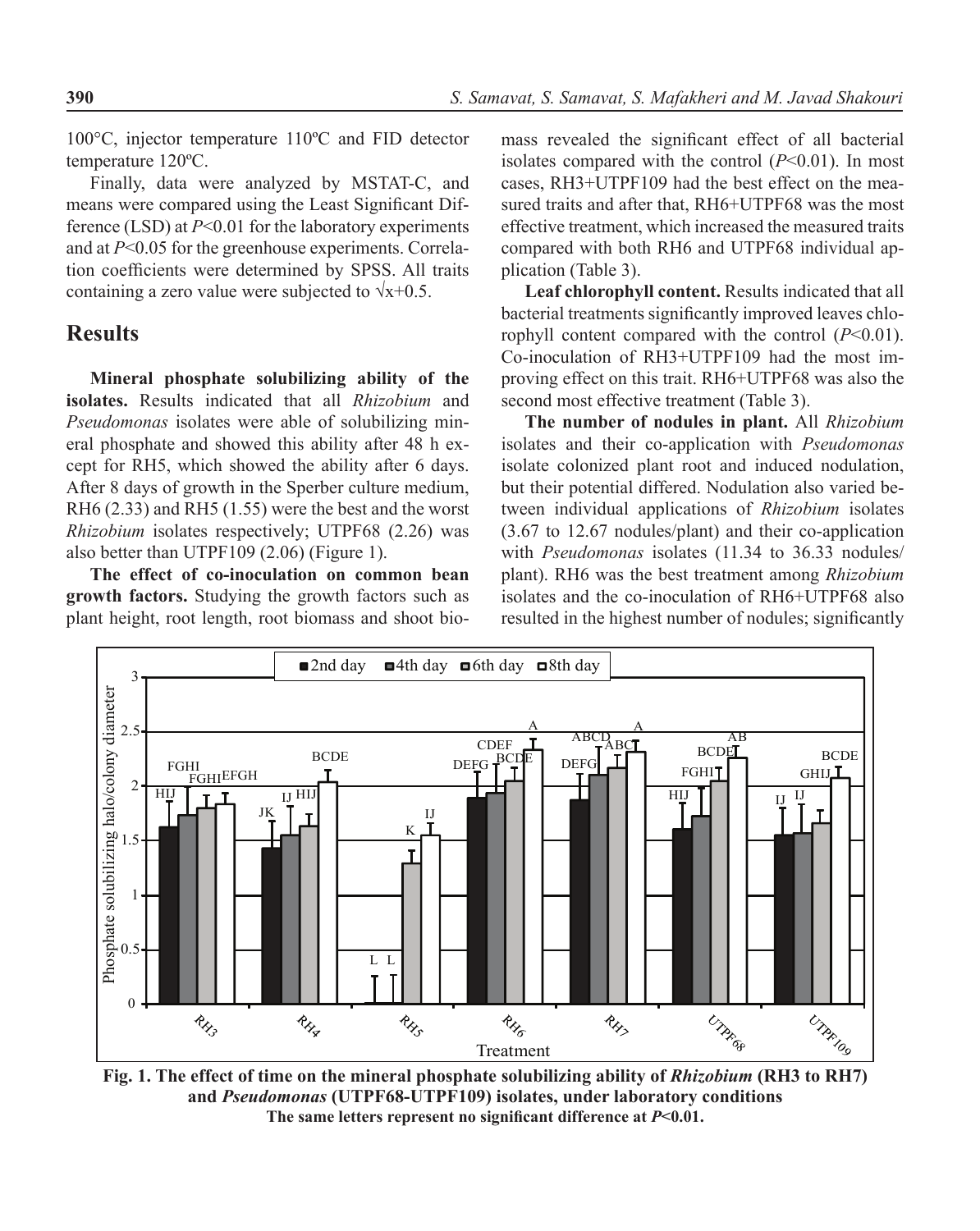different from other treatments (*P*<0.05). Generally, it can be concluded that the co-application of *Rhizobium* and *Pseudomonas* isolates excelled their individual application and improved the nodulation better (Table 3).

**Phosphorus absorption by the plant.** Among the bacterial treatments of this experiment, only RH6 and RH7+UTPF68 had no significant effect on the plant P absorption. Under greenhouse conditions, RH5+UTPF68 and RH3+UTPF68 resulted in the highest P absorption compared with the other treatments (Figure 2). P absorption was also significantly correlated to plant root length and root biomass (Table 4).

**Plant nitrogen content.** Measuring plant nitrogen content showed the significant effect of all bacterial treatments on this trait (*P*<0.05). RH3+UTPF109 and RH6+UTPF68 had the highest increasing effect on the plant N content. All co-applications had better effect compared with their *Rhizobium* and *Pseudomonas* isolates individual application (Figure 3). Plant N content was significantly correlated to all growth factors of common bean (Table 4).

**Nitrogenase activity.** Results of gas chromatography indicated the highest rate of nitrogenase activity in RH7, among individual applications, and in RH3+UTPF109 and RH6+UTPF68, among co-applications. The co-

#### **Table 4**

| Correlation coefficient between common bean's |  |
|-----------------------------------------------|--|
| growth factors with N and P absorption        |  |

|              | Plant height | Root length | Shoot dry<br>weight | Root dry weight | eaf chlorophyll<br>content | Nodule / plant |
|--------------|--------------|-------------|---------------------|-----------------|----------------------------|----------------|
| N absorption | $0.575*$     | $0.498*$    | $0.589*$            | $0.524*$        |                            | $0.554*$       |
| P absorption | 0.417ns      | $0.539*$    | $0.300$ ns          | $0.489*$        | $0.137$ ns $0.747**$       | 0.044ns        |

NS, non-significant; \*, significant at *P*<0.05; \*\*, significant at *P*<0.01.

#### **Table 3**

| The effects of Rhizobium (RH3 to RH7) and Pseudomonas (UTPF68-UTPF109) isolates individual or co- |  |
|---------------------------------------------------------------------------------------------------|--|
| application on growth factors of the plant                                                        |  |

| Treatments      | Root dry<br>weight, g | Shoot dry<br>weight, g | Root length,<br>cm   | Plant height,<br><sub>cm</sub> | Leaf<br>chlorophyll<br>content | Nodule/ plant       |
|-----------------|-----------------------|------------------------|----------------------|--------------------------------|--------------------------------|---------------------|
| RH3             | $0.323 \pm 0.12$ gh   | $0.623 \pm 0.05$ ef    | 18.45±0.22fgh        | 38.44±1.92hi                   | $22.20 \pm 2.12$ gh            | $5.00 \pm 1.0$ f    |
| RH3+UTPF68      | $0.457 \pm 0.11$ cd   | $0.830 \pm 0.10c$      | $18.92 \pm 1.3$ efg  | $47.33 \pm 1.85d$              | 29.59±2.14def                  | $14.00 \pm 2.0$ de  |
| RH3+UTPF109     | $0.573 \pm 0.07b$     | $1.493 \pm 0.07a$      | $29.83 \pm 1.26a$    | $63.12 \pm 2.88a$              | $39.26 \pm 3.08a$              | $20.00 \pm 3.0c$    |
| R <sub>H4</sub> | $0.463 \pm 0.06$ cd   | $0.853 \pm 0.09c$      | $25.22 \pm 0.98c$    | $47.06 \pm 1.31$ d             | $21.95 \pm 1.15i$              | $7.33 \pm 1.15$ f   |
| RH4+UTPF68      | $0.413 \pm 0.09$ def  | $0.733 \pm 0.12d$      | 18.28±1.34fgh        | $38.70 \pm 1.21h$              | 29.75±1.26de                   | $12.67 \pm 2.08$ de |
| RH4+UTPF109     | $0.507 \pm 0.13c$     | $0.850 \pm 0.08c$      | $26.47 \pm 0.71$ bc  | $52.55 \pm 1.75c$              | $31.03 \pm 2.35d$              | $26.33 \pm 2.08b$   |
| RH <sub>5</sub> | $0.283 \pm 0.10h$     | $0.545 \pm 0.04$ fg    | 18.44±0.97fgh        | $40.27 \pm 1.13$ gh            | $23.11 \pm 1.97i$              | $11.67 \pm 1.15e$   |
| RH5+UTPF68      | $0.513 \pm 0.12c$     | $0.737 \pm 0.11d$      | $23.58 \pm 1.18d$    | $45.52 \pm 1.0$ de             | $26.33 \pm 2.56h$              | $24.00\pm4.0b$      |
| RH5+UTPF109     | $0.467 \pm 0.17$ cd   | $0.653 \pm 0.16e$      | $20.62 \pm 0.54e$    | $42.56 \pm 0.75$ fg            | $32.95 \pm 3.17c$              | $18.00 \pm 2.64c$   |
| R <sub>H6</sub> | $0.397 \pm 0.04$ ef   | $0.823 \pm 0.05c$      | 17.16±0.46ghi        | $45.33 \pm 1.2$ de             | $22.42 \pm 2.19i$              | $12.67 \pm 1.15$ de |
| RH6+UTPF68      | $0.640 \pm 0.06a$     | $1.383 \pm 0.08b$      | $27.13 \pm 0.95b$    | $56.47 \pm 1.45b$              | $36.58 \pm 1.86b$              | $36.33 \pm 2.52a$   |
| RH6+UTPF109     | $0.437 \pm 0.05$ de   | $0.837 \pm 0.06c$      | $19.83 \pm 1.26$ ef  | $47.59 \pm 0.59$ d             | $25.97 \pm 1.47 h$             | $24.33 \pm 1.53 b$  |
| RH7             | $0.187 \pm 0.07i$     | $0.590 \pm 0.13$ efg   | $16.36 \pm 1.21$ ij  | $36.14 \pm 0.48$ ij            | $27.16 \pm 2.22$ gh            | $3.67 \pm 0.58$ f   |
| RH7+UTPF68      | $0.127 \pm 0.07$ j    | $0.533 \pm 0.09$ g     | $15.18 \pm 0.93j$    | $31.00 \pm 1.2k$               | $28.26 \pm 2.04$ fg            | $11.34 \pm 1.53e$   |
| RH7+UTPF109     | $0.077 \pm 0.09$ jk   | $0.400 \pm 0.03h$      | 12.93±0.84k          | 29.28±0.63k                    | $25.90 \pm 1.25h$              | $16.33 \pm 1.65$ cd |
| UTPF68          | $0.360 \pm 0.14$ fg   | $0.653 \pm 0.15$       | $16.82 \pm 0.72$ hij | $34.78 \pm 1.5j$               | 28.56±1.63efg                  |                     |
| UTPF109         | $0.433 \pm 0.12$ de   | $0.747 \pm 0.09d$      | $19.65 \pm 0.59$ ef  | $44.28 \pm 1.3$ ef             | $30.95 \pm 3.03$ d             |                     |
| Control         | $0.060 \pm 0.005k$    | $0.213 \pm 0.17i$      | $11.15 \pm 0.86$ L   | $24.93 \pm 1.72$ L             | $19.55 \pm 2.10$ j             |                     |

Means in a column followed by the same letter are not significantly different at *P*<0.01.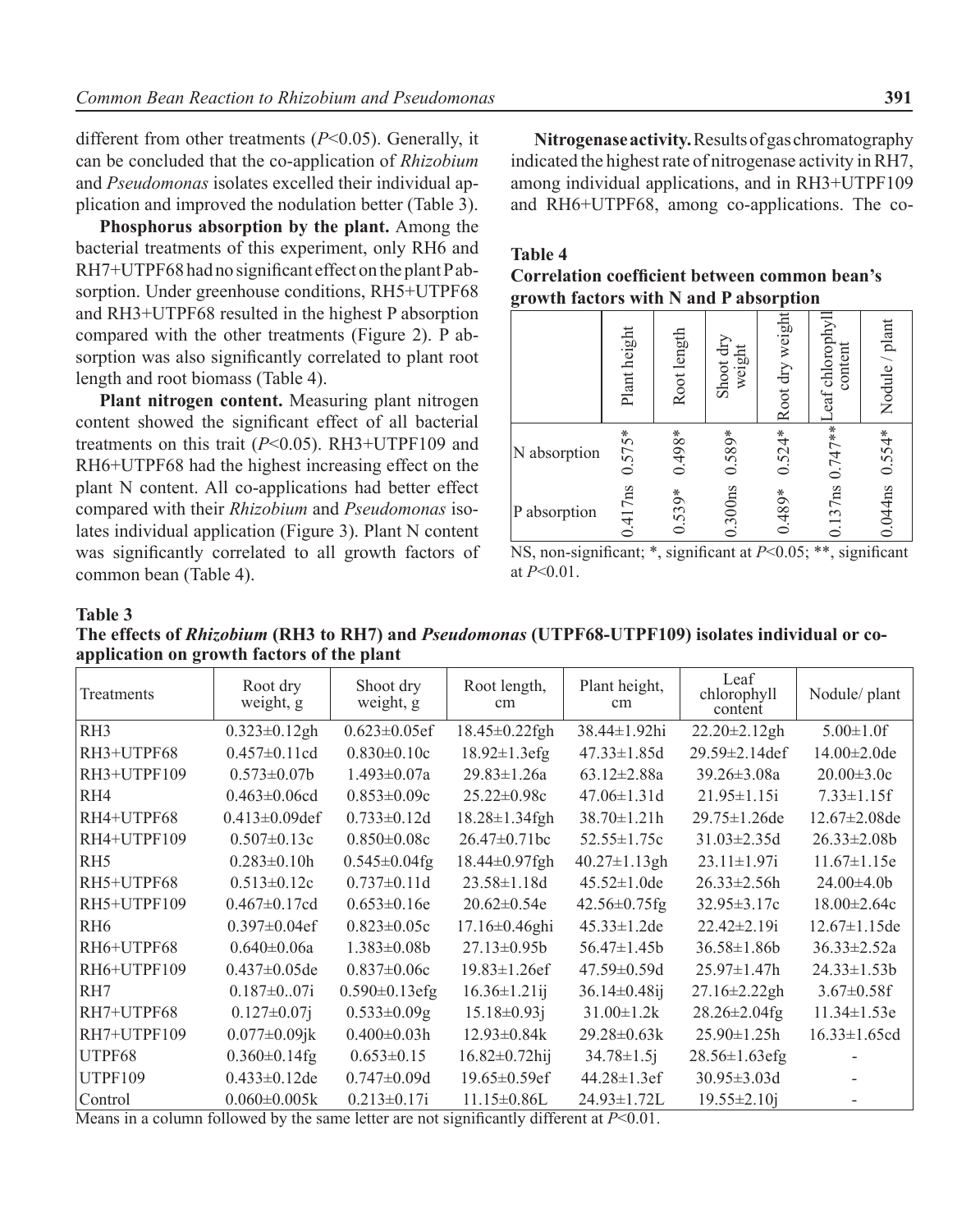application of *Pseudomonas* and *Rhizobium* isolates significantly increased this feature compared with the control (*P*<0.05). The only exception here was RH7,

which resulted in the highest nitrogenase activity when applied individually, but reduced it when applied along with *Pseudomonas* isolates (Figure 4).



**Fig. 2. The effect of** *Rhizobium* **(RH3 to RH7) and** *Pseudomonas* **(UTPF68-UTPF109) isolates interaction on the plant P absorption The same letters represent no significant difference at** *P***<0.01**



**Fig. 3. The effect of** *Rhizobium* **(RH3 to RH7) and** *Pseudomonas* **(UTPF68-UTPF109) isolates interaction on the plant N absorption The same letters represent no significant difference at** *P***<0.01**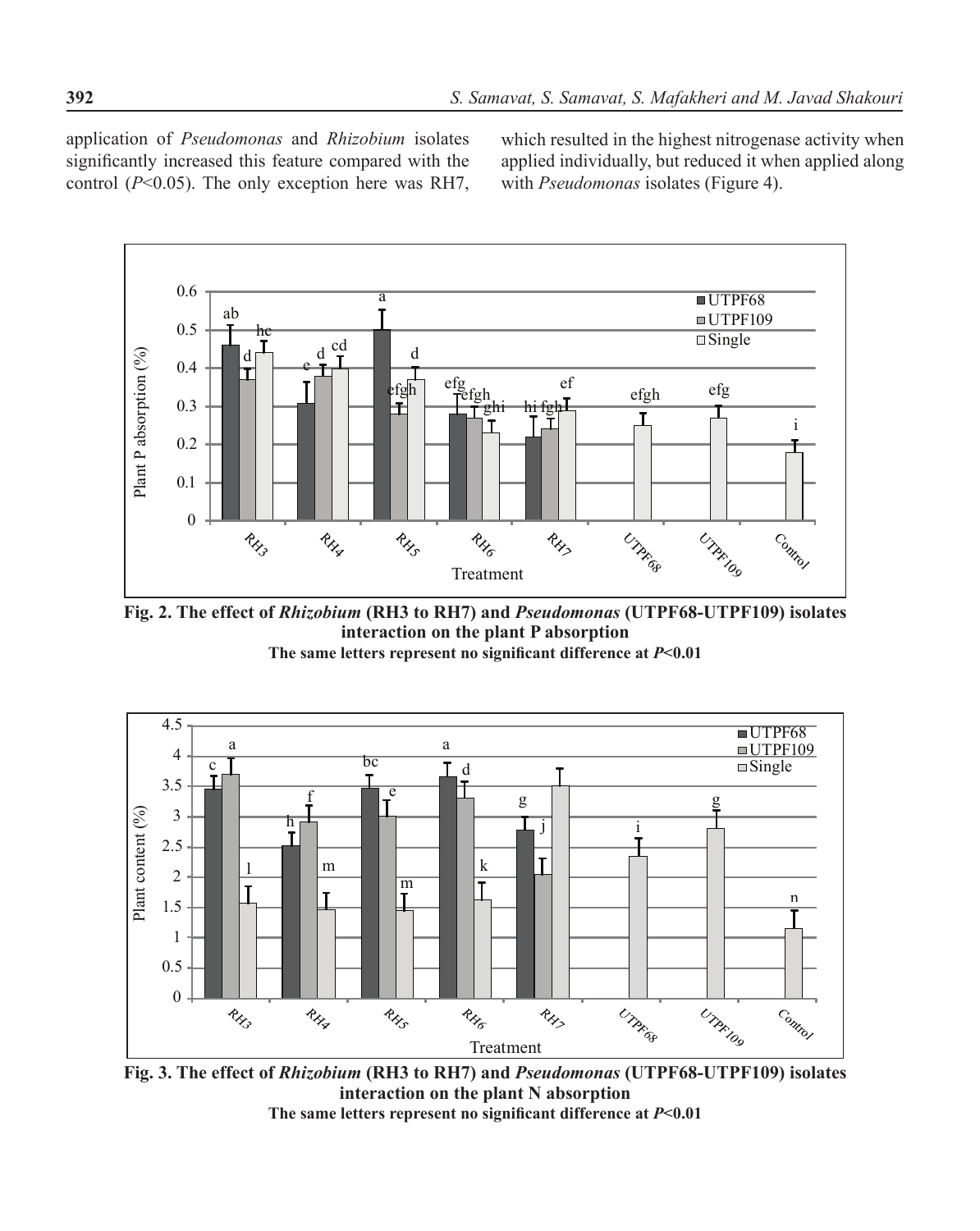

**Fig. 4. The effect of** *Rhizobium* **(RH3 to RH7) and** *Pseudomonas* **(UTPF68-UTPF109) isolates interaction on the nitrogenase activity (nl/g/h). The same letters represent no significant difference at** *P***<0.01**

### **Discussion**

Nitrogen is a vital element for plants and soil microorganism's growth and activity (Merrick and Edwards, 1995; Marzluf, 1997). A cost effective way to provide sufficient N to plants is the biological N fixation by *Rhizobium* bacteria; this ability could be affected by the various biotic and abiotic factors. The interaction of *Rhizobium* with the other microorganisms in soil is one of the biotic factors affecting N fixation. Chanway et al. (1989) reported that the interaction of plant growth promoting strains of *Pseudomonas* with *Rhizobium* strains increased N fixation and growth of lentil (*Lens esculenta* Moench) and pea (*Pisum sativum* L.) grown under field and laboratory conditions. Similar to the above experiment, results of the present experiment also indicated that the co-inoculation of *Rhizobium* and *Pseudomonas* strains increased nodulation, leaf chlorophyll content and other growth factors under greenhouse conditions. Results also revealed the significant correlation between plant nitrogen absorption and improvement of plant root/shoot growth factors, as the result of *Rhizobium* and *Pseudomonas* interaction.

The increased chlorophyll content in plant leaves as the result of bacterial isolates co-inoculation could be due to the increased plant nutrition and photosynthesis (Bashan et al., 1990). Another study represented that the co-inoculation of some *Rhizobacteria* isolates and *Rhizobium* BR10049 strain significantly affected the nitrogenase activity in common bean root nodules (Martins et al., 2003). They found that this is even more effective in the case antagonist isolates of *Pseudomonas* are applied and will end in a significant reduction of nitrogenase activity, but have no effect on the number and dry weight of nodules and plant biomass. Lucas Garcia et al. (2004) believed that the co-application of Rhizobacteria and Rhizobium might have positive or negative effects on their symbiosis relation with the host legume, depending on the applied isolates. The results of our experiment are in agreement with the mentioned findings as in most cases, the co-application of *Pseudomonas* and *Rhizobium* isolates significantly increased the nitrogenase activity while the co-application of *Pseudomonas* isolates and RH7 isolate inhibited the enzyme's activity.

Phosphorus is a highly required element for plants and microorganisms growth and activity. The mineral P in soil solution plays an essential role in P cycle and plants nutrition (Scheffer and Schachtschable, 1992). Although large amount of phosphorus fertilizers are ap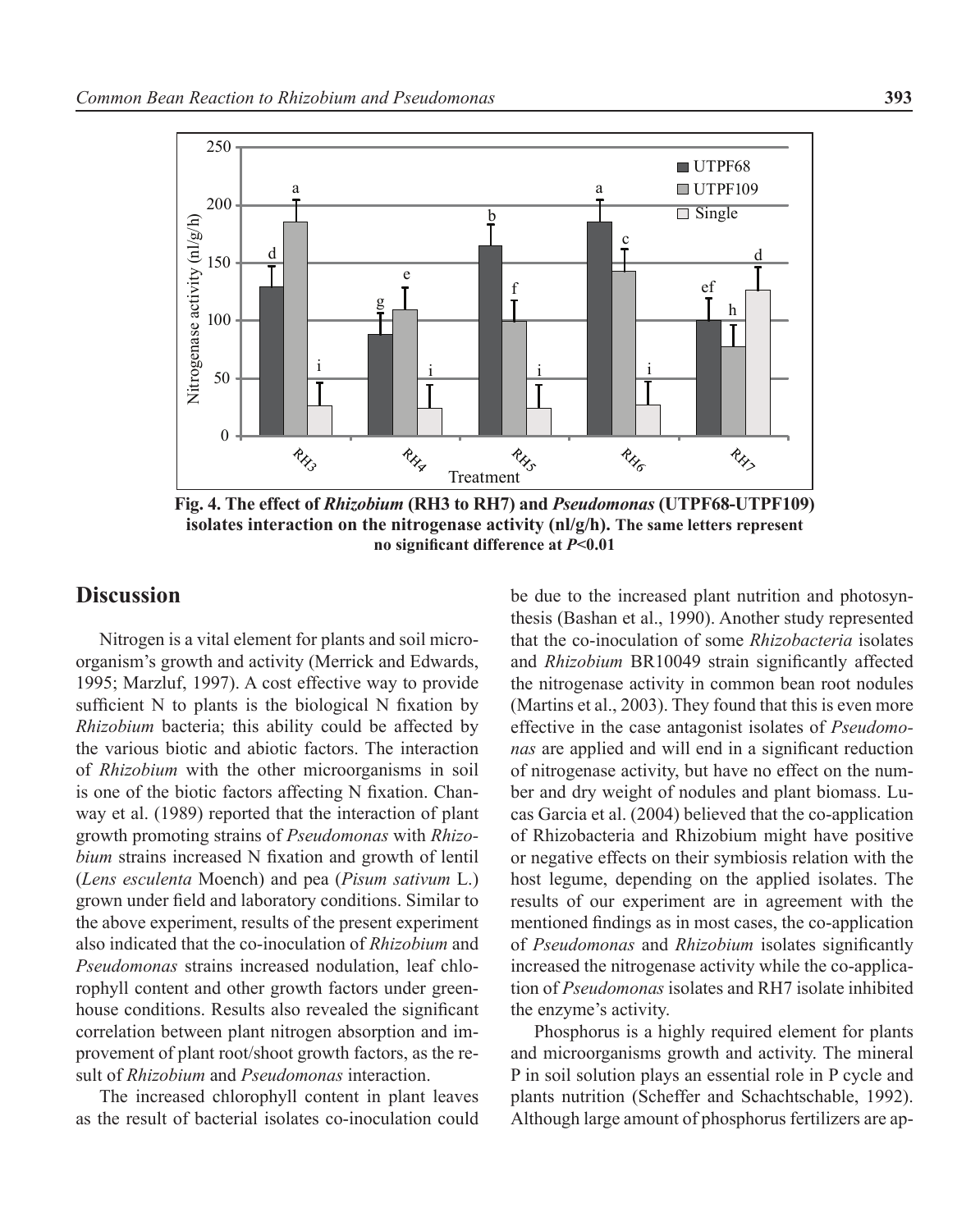plied in agricultural systems annually, but most part of them became insoluble and unavailable to plant roots (Singh and Kapoor, 1994). A reliable way to improve P availability to plant roots is to take advantages of the phosphate solubilizing ability of soil microorganisms (Illmer and Schinner, 1992). To do this, some microorganisms such as *Mycobacterium*, *Pseudomonas*, *Micrococcus*, *Mesorhizobium*, *Rhizobium*, *Flavobacterium*, *Bacillus* and *Sinorhizobium* could be applied in the rhizosphere (Halder et al., 1990; Illmer et al., 1995). Halder et al. (1990) found *Rhizobium* an efficient phosphate solubilizing bacterium. Alikhani et al. (2006) tested some strains of *Rhizobium leguminosarum* native to Iran soils, and some bacteria such as *Bacillus* sp. and *Pseudomonas fluorescens* and proved their ability in solubilizing the mineral P, although the ability differed between the strains. Our study also indicated the phosphate solubilizing ability of *Rhizobium* and *Pseudomonas* isolates under laboratory conditions. Results represented that some isolates showed their phosphate solubilizing ability later than the other did. This can be because these isolates need higher number of populations to be able of solubilizing the phosphate.

### **Conclusion**

Gull et al. (2004) reported that the co-application of phosphate solubilizing bacteria and *Rhizobium* isolates increased P absorption and promoted the growth of pea plants. Studying the interaction of *Pseudomonas* and *Rhizobium* isolates on the plant P absorption indicated that the co-application of isolates positively or even negatively affected their phosphate solubilizing ability. Moreover, plant root development and P absorption rate were significantly correlated.

Generally, results indicated that a certain *Pseudomonas* isolate can be synergic to a certain *Rhizobium* isolate while antagonist to another isolate.

## **References**

- **Afshari Aliabad, M.,** 1996. Evaluation of biological N fixation by *Rhizobium phaseoli* and determining a proper carrier for it. M.S. Thesis of Microbiology, *Tehran University*, Tehran, Iran. (Fa).
- **Alikhani, H. A., N. Saleh-Rastin and H. Antoun,** 2006. Phosphate solubilization activity of rhizobia native to

Iranian soils. *Plant and Soil*, **287:** 35-41.

- **Bashan, Y., S. K. Harrison and R. E. Whitmoyer,** 1990. Enhanced growth of wheat and soybean plants inoculated with *Azospirillum brasilense* is not necessarily due to general enhancement of mineral uptake. *Applied and Environmental Microbiology*, **56:** 769-775.
- **Chanway, C. P., R. Hynes and L. M. Nelson,** 1989. Plant growth-promoting rhizobacteria: effects on growth and nitrogen fixation of lentil (*Lens esculenta* Moench) and pea (*Pisum sativum* L.). *Soil Biology and Biochemistry*, **21:** 511-517.
- **Dashti, N., F. Zhang, R. Hynes and D. L. Smith,** 1998. Plant growth promoting rhizobacteria accelerate nodulation and increase nitrogen fixation activity by field grown soybean (*Glycine max* (L. Merr.) under short season conditions. *Plant and Soil*, **200:** 205-213.
- **Denison, R. F., T. R. Sinclair, R. W. Zobel, M. N. Johnson and G. M. Drake,** 1983. A non-destructive field assay for soybean nitrogen fixation by acetylene reduction. *Plant and Soil*, **70:** 173-182.
- **Gull, M., F. Y. Hafeez, M. Saleem and K. A. Malik,** 2004. Phosphorus uptake and growth promotion of chickpea by co-inoculation of mineral phosphate solubilizing bacteria and a mixed rhizobial culture. *Australian Journal of Experimental Agriculture*, **44:** 623-628.
- **Halder, A. K., A. K. Mishra and P. K. Chakrabartty,** 1990. Solubilization of phosphatic compounds by *Rhizobium*. *Indian Journal of Microbiology*, **30:** 311- 314.
- **Illmer, P. and F. Schinner,** 1992. Solubilization of inorganic phosphates by microorganisms isolated from forest soils. *Soil Biology and Biochemistry*, **24:** 389-395.
- **Illmer, P., A. Barbato and F. Schinner,** 1995. Solubilization of hardly-soluble  $A_1PO_4$  with P-solubilizing microorganisms. *Soil Biology and Biochemistry*, **27:** 265-270.
- **Kim. K., K. D. Jordan and G. A. MacDonald,** 1989. *Entrobacter agglomerans*, phosphate solubilizing bacterial activity in soil: Effect of carbon sources. *Soil Biology and Biochemistry*, **89:** 995-1003.
- **Lucas Guarcia, J. A., A. Probanza, B. Ramos, J. Barriuso and M. Gutierrez,** 2004. Effects of inoculation with plant growth promoting rhizobacteria (PGPRs) and *Sinorhizobium fredii* on biological nitrogen fixation, nodulation and growth of *Glycine max* cv. *Osumi*. *Plant and Soil*, **267:** 143-153.
- **Malakooti, M. J. and S. J. Tabatabayee,** 2005. The Proper Nutrition in Fruit Trees in Calcareous Soils of Iran. *Sena Publications*, Tehran, Iran, 332 pp. (Fa).
- **Martins, A., O. Kimura, R. L. D. Ribeiro and J. I. Baldani,** 2003. Efeito da microbiolização de sementes com rizobactérias fluorescentes do gênero *Pseudomonas* so-